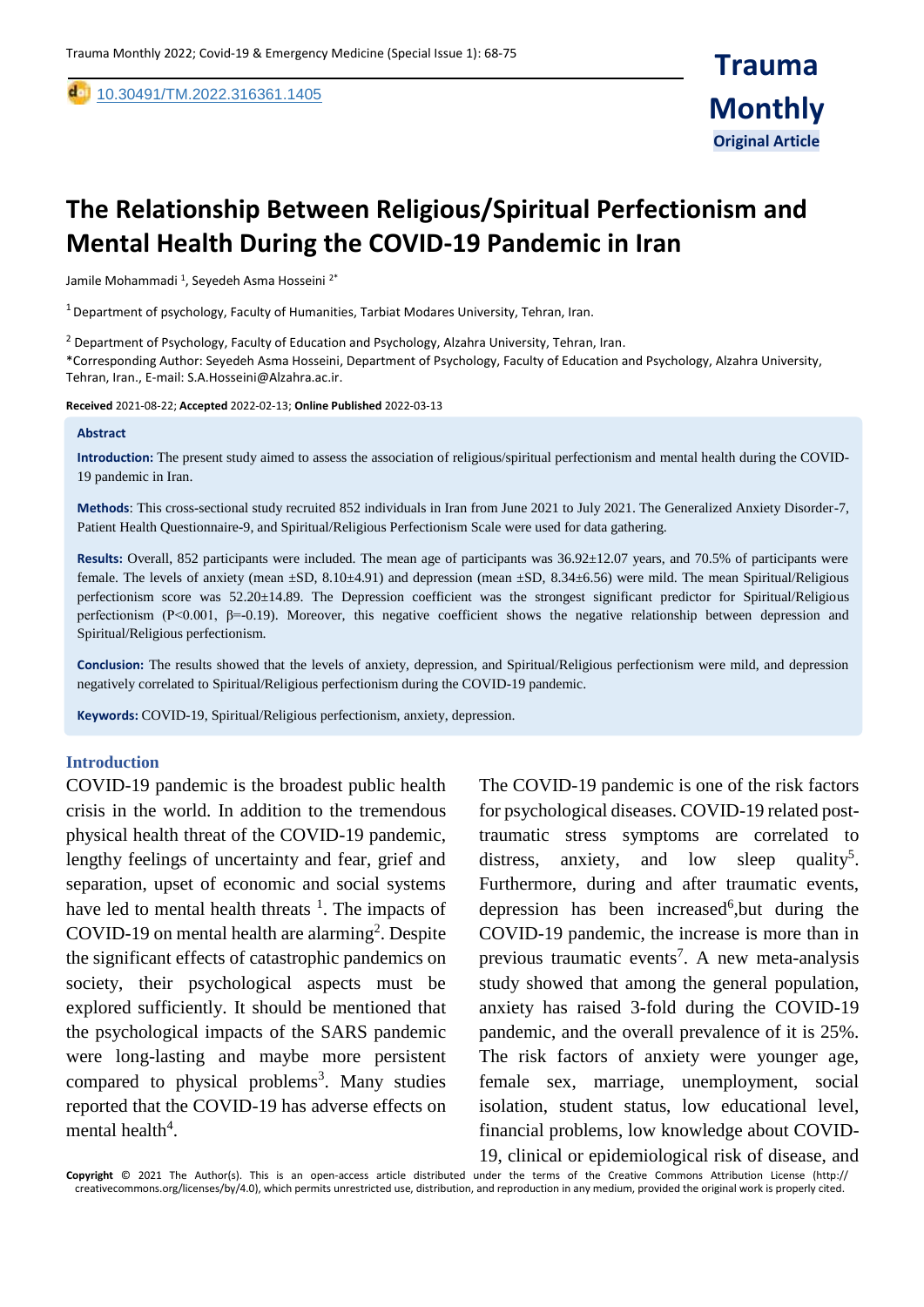some personality and lifestyle variables<sup>8</sup>. Some of the psychological consequences of the COVID-19 pandemic are confusion, PTSD, and anger. Stressors involved fear of infection, long duration of quarantine, boredom, frustration, inadequate supplies and information, stigma, and financial problems<sup>9</sup>.

The personality of individuals has severe effects on adaptive or nonadoptive psychological responses to the pandemic $10$ . It has been revealed that perfectionism is correlated to anxiety and depression<sup>11</sup>. Perfectionism can rise the stress related to  $COVID-19<sup>12</sup>$ , and has an impact on diverse life domains $13$ . In research and literature of psychology, perfectionism has been introduced as an attribute and structure with some characteristics: The tendency to strive for perfection, the setting of excellent standards for performance, the extreme sensitivity to errors, and the tendency to be selfcritical always<sup>14,15</sup>. This outlook the perfectionism is rooted in Freud's theory (1926/1959). Perfectionism is a trait of personality, has some characteristics such as much emphasis on excellent personal standards, and fear of being not perfect<sup>16</sup>. In the diathesis-stress model of perfectionism and distress, perfectionism is one of the originals of vulnerability which is a start-up in special stressful situations<sup>17</sup>.

Perfectionism is associated with repetitive negative thinking, psychological distress (stress, anxiety, and depression), and fear of COVID-19  $^{12}$ . Perfectionism is very disabling and prevalent, and it has become a worldwide problem <sup>18</sup>. The rise of perfectionism among young adults is one of the new problems. This will worsen the psychological and financial consequences of the COVID-19 pandemic<sup>19</sup>. Perfectionism is one of the epidemics in western societies, and it is serious and deadly  $20$ . Perfectionism is one of the traits that may have an adverse role in the psychological impacts of the COVID-19 pandemic  $^{18}$ .

Numerous studies have shown that spirituality and religion impact many dimensions of life, such as quality of life, well-being, life satisfaction,

distress<sup>21</sup>. Religiosity means believing in the existence of a world beyond the material world. A religious person believes in the unseen or the best world. According to the Quranic teachings, religion begins with a belief in the unseen world and wholly culminates in submission to  $God^{22}$ . A recent metaanalysis showed a modest and consistent relationship between spirituality and religion and mental health (well-being, distress, mental health, life satisfaction, or positive and negative mood) $^{21}$ . Spiritual/religious perfectionism is one of the practical variables on spiritual and psychological health indicators<sup>23</sup>.

Spiritual/religious perfectionism has positive effects on psychological well-being and positive emotions and adverse impacts on psychological distress and negative emotions<sup>23,24</sup>. Spiritual/religious perfectionism is positively associated with psychological well-being and negatively related to psychological distress and the symptoms of depression and anxiety<sup>23,25</sup>. The present global health disaster developed a golden time to arrive at new knowledge about the nature of perfectionism<sup>18</sup>.

Perfectionism affects cognitive and emotional responses to the COVID-19 pandemic and thus should be addressed in psychological and preventive programs of the pandemic<sup>12</sup>. Also, during the COVID-19 pandemic, a limited number of studies were done in the area of the role of spirituality in mental and physical well-being. Investigating the spiritual dimensions can develop new solutions to the continuous battle against COVID-19<sup>26</sup>. So, the present study aimed to assess the impact of religious/spiritual perfectionism, and biographical characteristics on anxiety and depression of the general population, during the COVID-19 pandemic.

# **Methods**

# **Design & setting**

This cross-sectional study was conducted in Iran from June 2021 to July 2021, during the COVID-19 pandemic.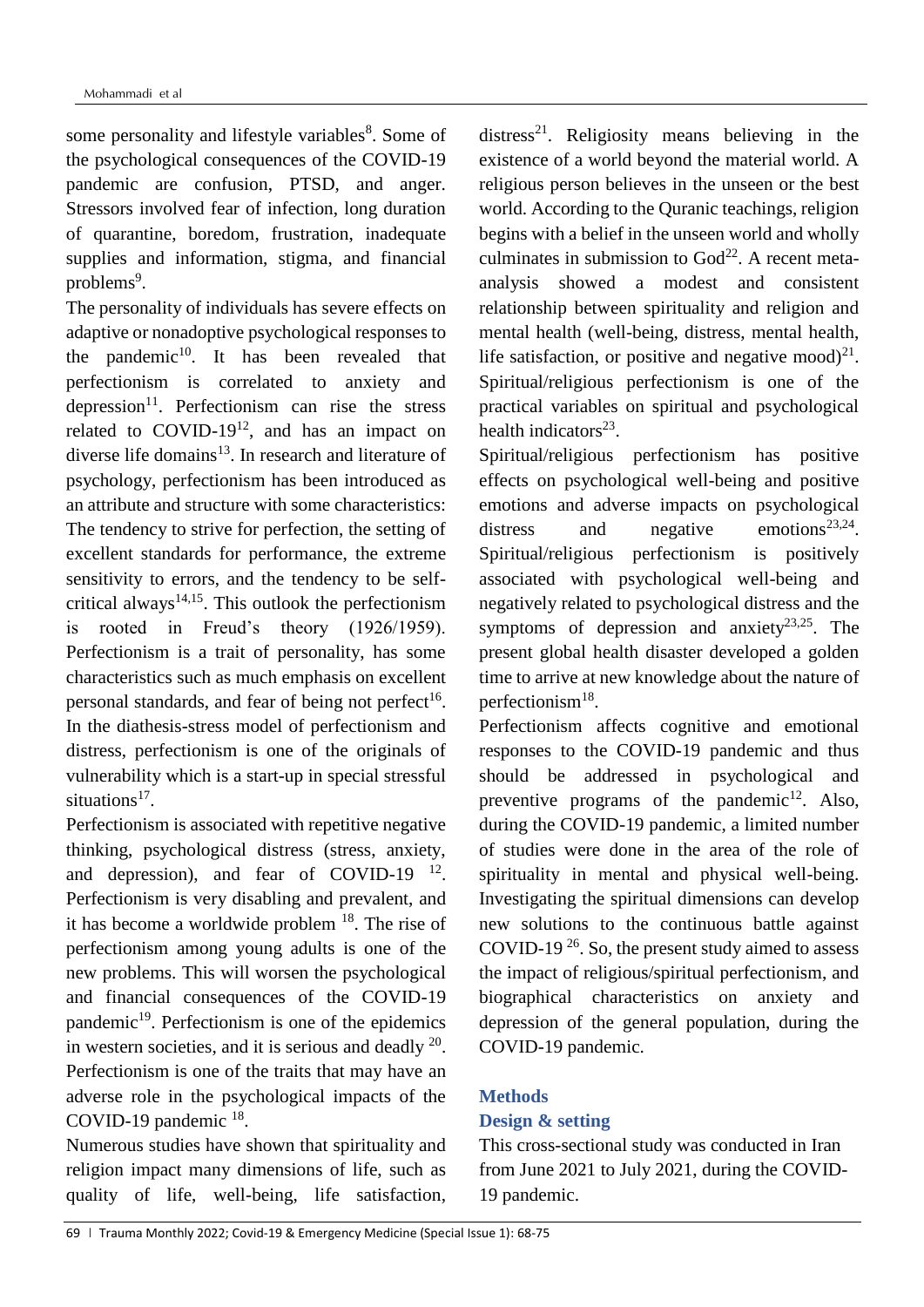Data were obtained by an electronic questionnaire through professional groups of social networks (Google form). The object of the sampling was to be an agent of the Iran general population according to sex, age, education, income, and ethnicity. Inclusion criteria were being literate and having a Telegram and WhatsApp account with access to the internet using a computer or smartphone.

Information regarding age, sex, marriage status, anxiety, depression, and Spiritual/Religious perfectionism were collected

A cover letter was provided containing the objectives of the present study, expectations, confidentiality, rights, voluntary participation, anonymity, and introduction of the researcher and scale provider. The individuals were not contacted directly by the research team to comply with the General Data Protection Regulation. All participants signed an electronic consent form, and the questionnaire answers were kept anonymous. Participants were informed that they could stop answering questionnaires at any time.

The present survey has a structured format that includes multiple-choice items. It consisted of the following 3 sections:

**Generalized Anxiety Disorder-7 (GAD-7):**  Anxiety symptoms were evaluated by the selfrating screening tool the GAD-7 questionnaire. It is a 7-item question, ranging from 0 (not at all) to 3 (nearly every day). The severity of extreme anxiety disorders (generalized anxiety disorder or panic disorder) is shown based on its total score: minimal (0-4), mild (5-9), moderate (10-14), and severe (15- 21). Nurses reported the frequency of symptoms within the last two weeks $^{27}$ . The Cronbach's alpha coefficient of the GAD-7 for the present study was 0.87.

**Patient Health Questionnaire (PHQ-9):**  Symptoms of depression were evaluated by selfrated screening tool PHQ-9 scale. It is a 9-item question based on depression symptoms scaled from 0 (not at all) to 3 (nearly every day). The participants report the frequency of symptoms

experienced within the last two weeks. The severity of depression is classified into minimal (0-4), mild (5-9), moderate (10-14), moderately severe (15- 19), and severe  $(20-27)^{28}$ . The Cronbach's alpha coefficient of the PHQ-9 for the present study was 0.89.

**Spiritual/Religious Perfectionism Scale (SRPS):**  $SRPS<sup>23</sup>$  is a 14-item scale adapted from perfectionist traits scale and measures spiritual/religious perfectionism in a 5-degree scale from 1 (very low) to 5 (very high).

# **Statistical analysis**

Data were analyzed using SPSS-23 software. Data were presented by mean, Standard Deviation, frequency, and percent. A linear regression model was used for assessing the relationship between religious/spiritual perfectionism with anxiety, depression, and demographic variables. Religious/spiritual perfectionism was considered as a dependent variable and anxiety, depression, and demographic variables were considered as independent variables in this model. A P-value <0.05 was regarded as statistically significant.

# **Results**

 Overall, 852 participants were included. The mean age of participants was  $36.92 \pm 12.07$  years, and 70.5% of participants were female. 28.5% of the participants were between 35-44 years, and 22.5% were between 25-34 years. 69.4% of the participants were currently married. Those with bachelor's degrees represented 32.3% of the participants, and 29.2% had a master's degree (Table 1).

Also, participants' anxiety disorder, depression, and Spiritual/Religious perfectionism are shown in Table 1. 12.0% and 7.0% of the participants had severe anxiety disorder and patient health disorder. The levels of anxiety (mean  $\pm$  SD, 8.10 $\pm$ 4.91) and depression (mean  $\pm$  SD, 8.34 $\pm$ 6.56) were mild. The mean Spiritual/Religious perfectionism score was 52.20±14.89.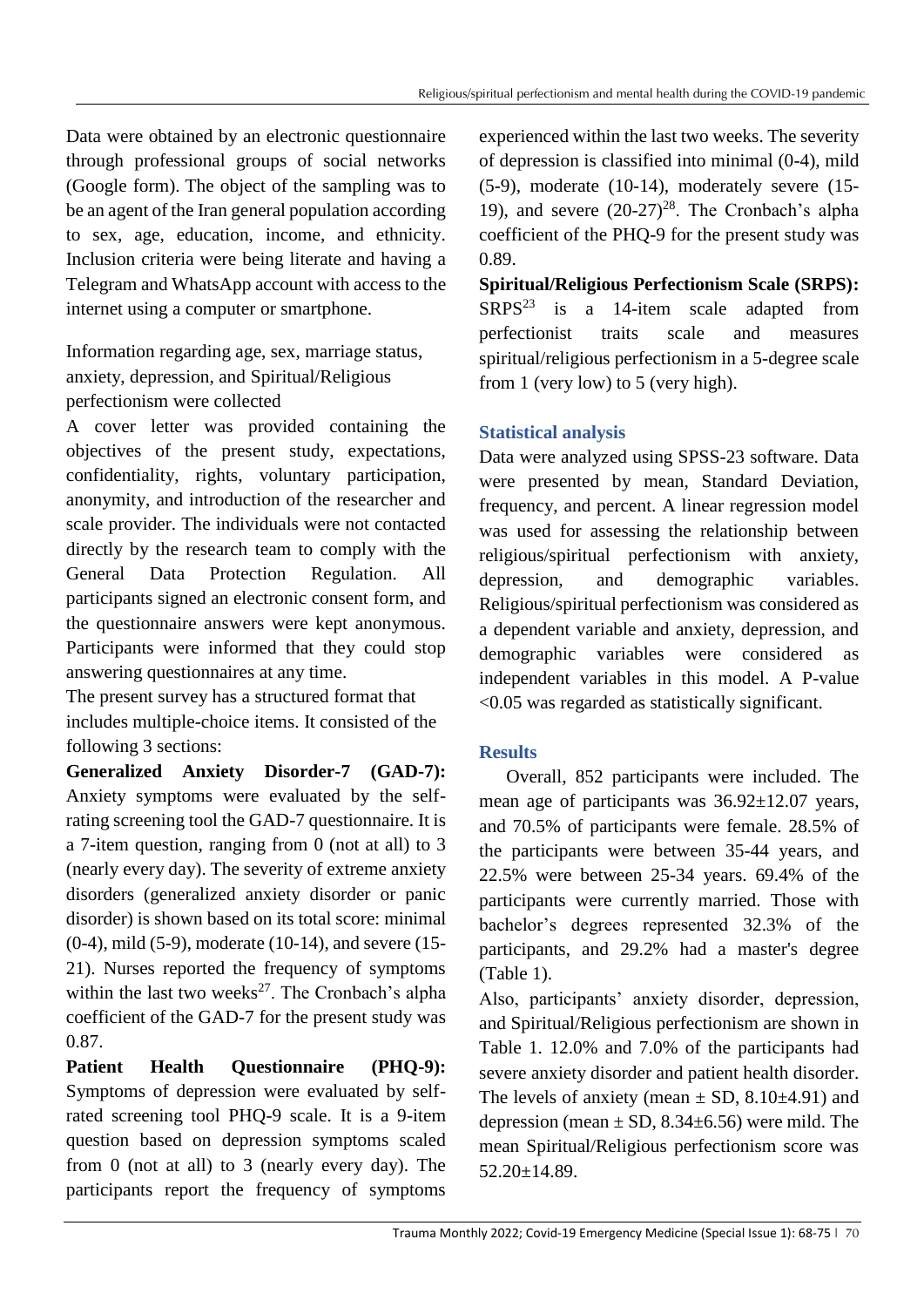| Items                             | $N$ $(\%)$  |  |  |  |  |
|-----------------------------------|-------------|--|--|--|--|
| Gender                            |             |  |  |  |  |
| Female                            | 601 (70.5%) |  |  |  |  |
| Male                              | 223 (26.2%) |  |  |  |  |
| Age level                         |             |  |  |  |  |
| 18-24                             | 163 (19.1%) |  |  |  |  |
| 25-34                             | 188 (22.1%) |  |  |  |  |
| 35-44                             | 246 (28.9%) |  |  |  |  |
| $45 - 54$                         | 149 (17.5%) |  |  |  |  |
| $55+$                             | 70 (8.2%)   |  |  |  |  |
| Highest education                 |             |  |  |  |  |
| Finished mandatory schooling      | 34 (4.0%)   |  |  |  |  |
| High school/Diploma               | 108 (12.7%) |  |  |  |  |
| Some college                      | 53 (6.2%)   |  |  |  |  |
| Bachelor degree                   | 275 (32.3%) |  |  |  |  |
| Master degree                     | 249 (29.2%) |  |  |  |  |
| Ph.D.                             | 116 (13.6)  |  |  |  |  |
| Married status                    |             |  |  |  |  |
| Married                           | 591 (69.4%) |  |  |  |  |
| Single                            | 243 (28.9%) |  |  |  |  |
| <b>Anxiety Disorder</b>           |             |  |  |  |  |
| minimal                           | 210 (24.6%) |  |  |  |  |
| mild                              | 344 (40.4%) |  |  |  |  |
| moderate                          | 196 (23.0%) |  |  |  |  |
| severe                            | 102 (12.0%) |  |  |  |  |
| Depression                        |             |  |  |  |  |
| minimal                           | 294 (34.5%) |  |  |  |  |
| mild                              | 232 (27.2%) |  |  |  |  |
| moderate                          | 171 (20.1%) |  |  |  |  |
| moderately severe                 | 91 (10.7%)  |  |  |  |  |
| severe                            | 64 (7.5%)   |  |  |  |  |
| Spiritual/Religious perfectionism |             |  |  |  |  |

Table 1: Participants' characteristics .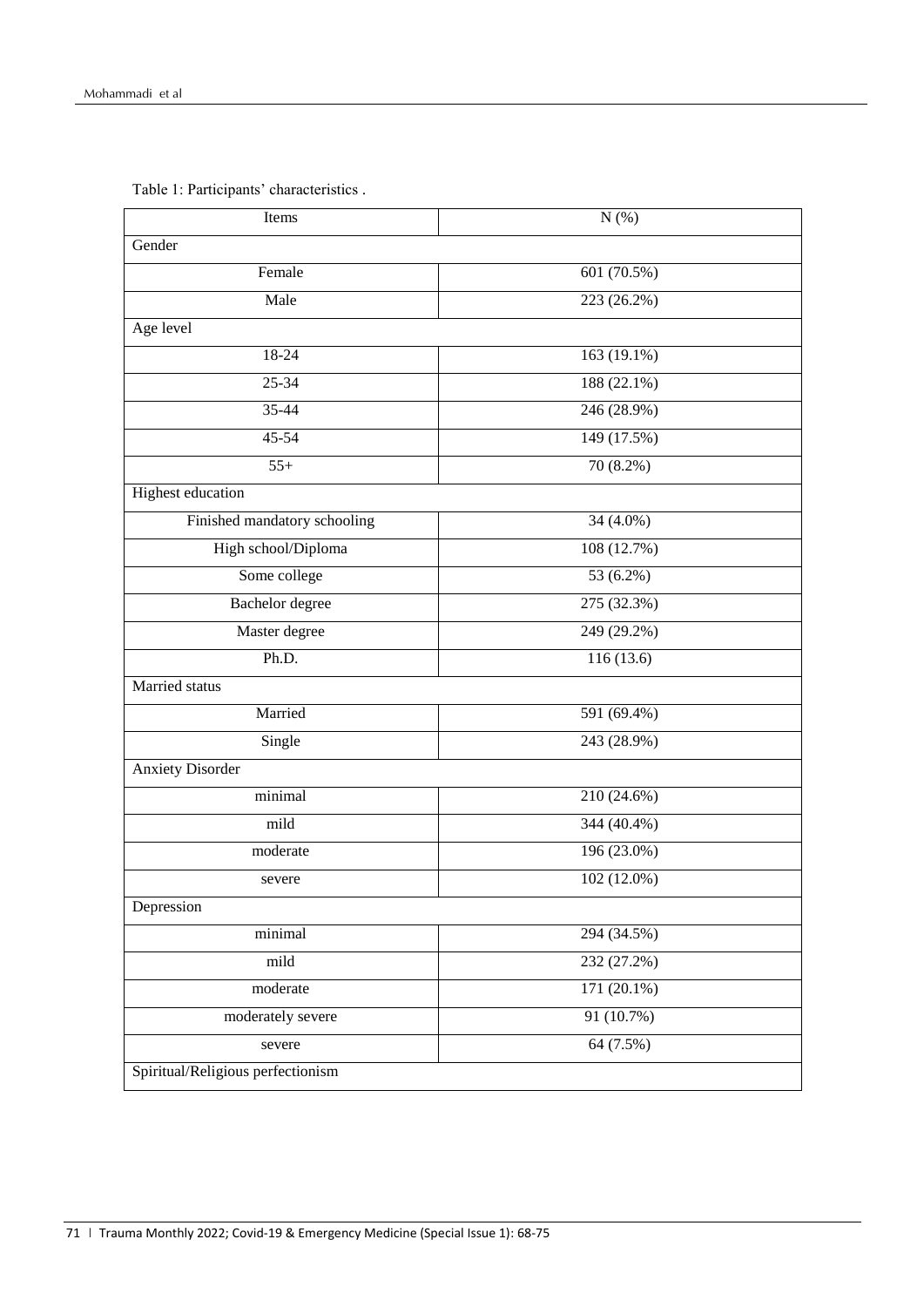| Model        |                       | <b>Unstandardized Coefficients</b> |            | Standardized | t       | $P -$   |  |  |
|--------------|-----------------------|------------------------------------|------------|--------------|---------|---------|--|--|
|              |                       |                                    |            | Coefficients |         | value   |  |  |
|              |                       | B                                  | Std. Error | Beta         |         |         |  |  |
| <b>Items</b> | (Constant)            | 55.95                              | 3.92       |              | 14.25   | < 0.001 |  |  |
|              | Age                   | 0.02                               | 0.05       | 0.02         | 0.42    | 0.671   |  |  |
|              | Gender                | 1.57                               | 1.21       | 0.05         | 1.30    | 0.194   |  |  |
|              | Education             | 0.07                               | 0.42       | 0.01         | 0.16    | 0.869   |  |  |
|              | <b>Marital Status</b> | $-2.57$                            | 1.32       | $-0.08$      | $-1.95$ | 0.052   |  |  |
|              | Anxiety               | 0.02                               | 0.16       | 0.01         | 0.10    | 0.920   |  |  |
|              | Depression            | $-0.44$                            | 0.12       | $-0.19$      | $-3.67$ | < 0.001 |  |  |

Table 2: Regression model of Spiritual/Religious perfectionism and anxiety, depression and demographical characteristics

# **Discussion**

The present study showed that higher spiritual/religious perfectionism related to less depression in the general population in Iran during the Covid-19 pandemic.

Previous studies that are related to perfectionism, in general, are consistent with the present study  $14,25$ . The results can explain several possibilities: Spirituality as a component of health and lifestyle is one of the original dimensions of human existence <sup>29</sup>. Spiritual/religious perfectionism encourages the individual to strive for the realization of transcendent spiritual standards, and due to enrich spirituality and its consequences (spiritual health). Spiritual health is an integral part of mental health. As a result, any factor that can affect its strengthening affects mental health. So, spiritual/religious perfectionism leads to improve mental health by strengthening spiritual health  $24$ .

Spiritual/religious perfectionism motivates the individual to achieve spiritual/religious perfection and tremendous mental health. Therefore, it leads to an increase in psychological well-being and positive emotions. Also, it reduces psychological distress and negative emotions . Spiritual/religious perfectionism promotes spirituality and by these promotions provides the

tendency and strive for having meaning and goal in life <sup>30</sup>, and the individual's awareness of existence, the meaning of existence, the value of existence, and the purpose of existence  $31$ . In conclusion, spiritual/religious perfectionism promote psychological well-being and positive emotions, decrease psychological distress and negative emotions by providing meaning and goal in life and existence, and valuing life and existence  $^{24}$ . Also, perfectionist individuals experience higher frustration and anxiety when they confront situations that may derail their programs and have adverse impacts on their performance. Some mechanisms can explain how spirituality and religion affect mental health, such as selfregulation, meaning-making, cultural embeddedness, and social support <sup>32</sup>.

The present study highlights the critical role of religious/spiritual perfectionism in designing stress management interventions during the pandemics. The results of the present study can be used for future studies aimed to prepare psychological interventions to decrease the negative consequences of the COVID-19 pandemic.

In addition to the tremendous physical health threat of the COVID-19 pandemic, lengthy feelings of uncertainty and fear, grief and separation, upset of economic and social systems have led to mental health threats  $<sup>1</sup>$ .</sup>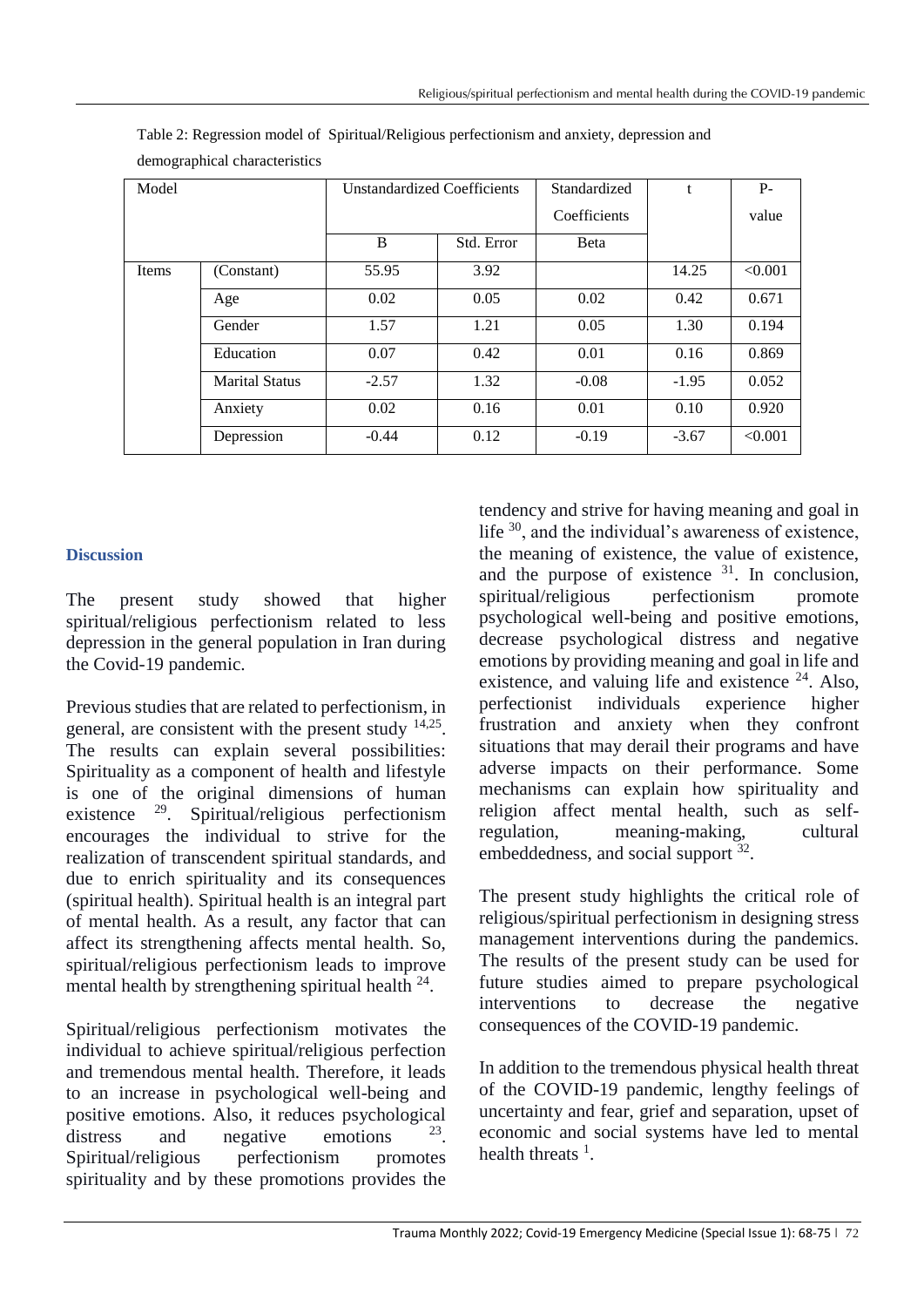The results showed that the levels of anxiety, depression, and Spiritual/Religious perfectionism were mild. A global cross-sectional survey among 63 countries showed that significant signs of stress, anxiety, and depression were seen between people. More than 70% of individuals had higher than moderate stress, 59% had the criteria of clinically significant anxiety, and 39% reported moderate depressive symptoms. The symptoms were driven by isolation, poor sleep, age, and low resilience <sup>33</sup>. A study among Italian people reported 32.1% high anxiety, 41.8% high distress, and 7.6% PTSD related to COVID-195. A study in Canada and United States showed that 88% of people present anxiety about their loved ones being infected by COVID-19. 43% reported that they had treatment for previous mental health, and 31% were experienced criteria for generalized anxiety disorder (GAD), 29% experienced criteria of major depression disorder (MDD), and 63% showed high levels of stress. Significant predictors of mentioned problems were younger age, female sex, and past mental health treatment4. Among adults surviving COVID-19, psychopathological problems have been seen: 31% depression, 28% PTSD, 42% anxiety, 20% obsessive-compulsive, and 40% insomnia. Females experienced more depression and anxiety  $2$ . The levels of depression and stress levels among Indians were mild, but the anxiety level was moderate  $34$ . A study among an Irish sample showed the rate of anxiety and depression: 20% of GAD, 22.8% depression, and 27.7% GAD or depression. The rates were correlated to the female sex, younger age, COVID-19 infection, loss of income due to COVID-19, more perceived risk of COVID-19 <sup>35</sup>. Also, previous studies in Asia showed the high burden of psychological distress during the COVID-1935. A recent study in Iran showed that most persons had to experience normal levels of anxiety (57.9%), stress (36.6%), and depression (47.9%). Severe levels of anxiety, stress, and depression were reported by 6.3%, 2.5%, and 7.9% of individuals, respectively. Anxiety and depression levels were correlated with female gender, educational level, living with a high-risk member of the family, social capital, health status, risk of disease, and following COVID-19 news  $36$ .

The COVID-19 pandemic is one of the risk factors for psychological diseases. COVID-19 related posttraumatic stress symptoms are correlated to distress, anxiety, and low sleep quality  $5$ . Furthermore, during and after traumatic events, depression has been increased <sup>6</sup>, but during the COVID-19 pandemic, the increase is more than in previous traumatic events <sup>7</sup> . A new meta-analysis study showed that among the general population, anxiety has raised 3-fold during the COVID-19 pandemic, and the overall prevalence of it is 25%. The risk factors of anxiety were younger age, female sex, marriage, unemployment, social isolation, student status, low educational level, financial problems, low knowledge about COVID-19, clinical or epidemiological risk of disease, and some personality and lifestyle variables <sup>8</sup>. Some of the psychological consequences of the COVID-19 pandemic are confusion, PTSD, and anger. Stressors involved fear of infection, long duration of quarantine, boredom, frustration, inadequate supplies and information, stigma, and financial problems<sup>9</sup>.

# **Limitations, implications, and future studies**

There were some limitations in the present study. First, all of the participants were from Iran. So, the generalization of the results should be made with caution. Second, anxiety and depression were assessed by questionnaires that could be less accurate than clinical interviewing. Third, the design of the present study was cross-sectional. Therefore, the cause-and-effect relationships between variables couldn't be confirmed. Fourth, the questionnaires were electronic which is not well accepted among older participants. So, the older individuals less participated in the study, and it could lead to sampling bias. Fifth, a large number of persons refused to participate in the study, and this may affect the results. Future studies can investigate other important and affective variables in individuals' mental status, such as mental health histories, family factors, and work pressure in various groups.

The present study investigated spiritual/religious perfectionism and helps to introduce this type of perfectionism. So, the present study will have valuable implications for future research in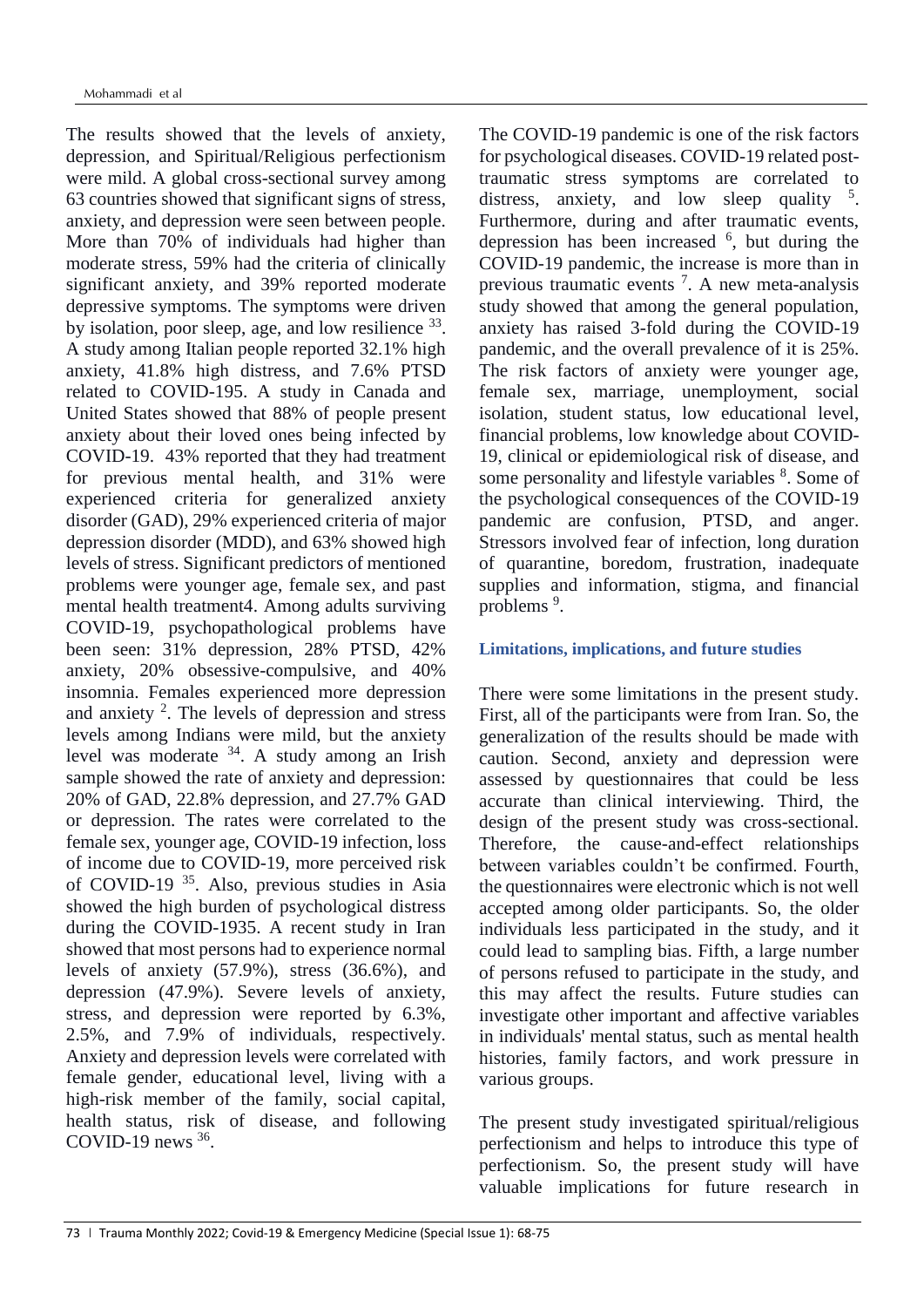psychological theories in the field of spiritual/religious, developmental, personality, and health. Spiritual/religious perfectionism can be a kind of healthy and non-harmful perfectionism; increase the richness and breadth of existing theories in the field of perfectionism; remove perfectionism from the monopoly of a structure, clinical, and pathological features; and the beginning of a new round of area and experimental research, theorizing and new approaches to this psychological structure to be effective and efficient.

In this stage of development and expansion of spiritual/religious perfectionism, research in the field of positive and spiritual/religious psychology, including exploratory study in the relationship between spiritual/religious perfectionism and various variables such as mental health, resilience, hardiness, positive and negative emotions, and interpersonal relationships are suggested.

## **Conclusion**

The results showed that the levels of anxiety, depression, and Spiritual/Religious perfectionism were mild, and depression negatively correlated to Spiritual/Religious perfectionism during the COVID-19 pandemic.

## **Acknowledgments**

None

## **Conflict of Interest Disclosures**

The authors declared no potential conflict of interests with respect to the research, authorship, and /or publication of this article.

## **Funding Sources**

The authors received no financial or funding support for the research.

# **Authors' Contributions**

All authors pass the four criteria for authorship contribution based on the international committee of medical journal editors (ICMJE) recommendations.

## **Ethical Statement**

This study was approved by ethical committee of Alzahra University, Tehran, Iran.

#### **References**

1. Ciol MA, Deyo RA, Howell E, Kreif S. An assessment of 1. Ghebreyesus TA. Addressing mental health needs: an integral part of COVID-19 response. World psychiatry. 2020;19(2):129.

2. Mazza MG, De Lorenzo R, Conte C, Poletti S, Vai B, Bollettini I, et al. Anxiety and depression in COVID-19 survivors: Role of inflammatory and clinical predictors. Brain, behavior, and immunity. 2020; 89:594-600.

3. Huremović D. Psychiatry of pandemics: a mental health response to infection outbreak: Springer; 2019.

4. Turna J, Zhang J, Lamberti N, Patterson B, Simpson W, Francisco AP, et al. Anxiety, depression and stress during the COVID-19 pandemic: Results from a cross-sectional survey. Journal of psychiatric research. 2021; 137:96-103.

5. Casagrande M, Favieri F, Tambelli R, Forte G. The enemy who sealed the world: effects quarantine due to the COVID-19 on sleep quality, anxiety, and psychological distress in the Italian population. Sleep medicine. 2020; 75:12-20.

6. Goldmann E, Galea S. Mental health consequences of disasters. Annual review of public health. 2014; 35:169-83.

Ettman CK, Abdalla SM, Cohen GH, Sampson L, Vivier PM, Galea S. Prevalence of depression symptoms in US adults before and during the COVID-19 pandemic. JAMA network open. 2020;3(9): e2019686-e.

8. Santab 6rbara J, Lasheras I, Lipnicki DM, Bueno-Notivol J, Pŭrez-Moreno M, Lypez-Antyn R, et al. Prevalence of anxiety in the COVID-19 pandemic: An updated meta-analysis of community-based studies. Progress in Neuro-Psychopharmacology and Biological Psychiatry. 2021; 109:110207.

Brooks SK, Webster RK, Smith LE, Woodland L, Wessely S, Greenberg N, et al. The psychological impact of quarantine and how to reduce it: rapid review of the evidence. The lancet. 2020;395(10227):912-20.

10. Taylor S. The psychology of pandemics: Preparing for the next global outbreak of infectious disease: Cambridge scholars publishing; 2019.

11. Macedo A, Soares M, Amaral A, Nogueira V, Madeira N, Roque C, et al. Repetitive negative thinking mediates the association between perfectionism and psychological distress. Personality and Individual Differences.  $2015$ ;  $72:220-4$ .

Pereira AT, Cabaзos C, Araъjo A, Amaral AP, Carvalho F, Macedo A. COVID-19 psychological impact: The role of perfectionism. Personality and Individual Differences. 2022; 184:111160.

13. Stoeber J, Stoeber FS. Domains of perfectionism: Prevalence and relationships with perfectionism, gender, age, and satisfaction with life. Personality and individual differences. 2009;46(4):530-5.

14. Lo A, Abbott MJ. Review of the theoretical, empirical, and clinical status of adaptive and maladaptive perfectionism. Behaviour Change. 2013;30(2):96-116.

15. Flett GL, Hewitt PL. Measures of perfectionism. Measures of personality and social psychological constructs: Elsevier; 2015. p. 595-618.